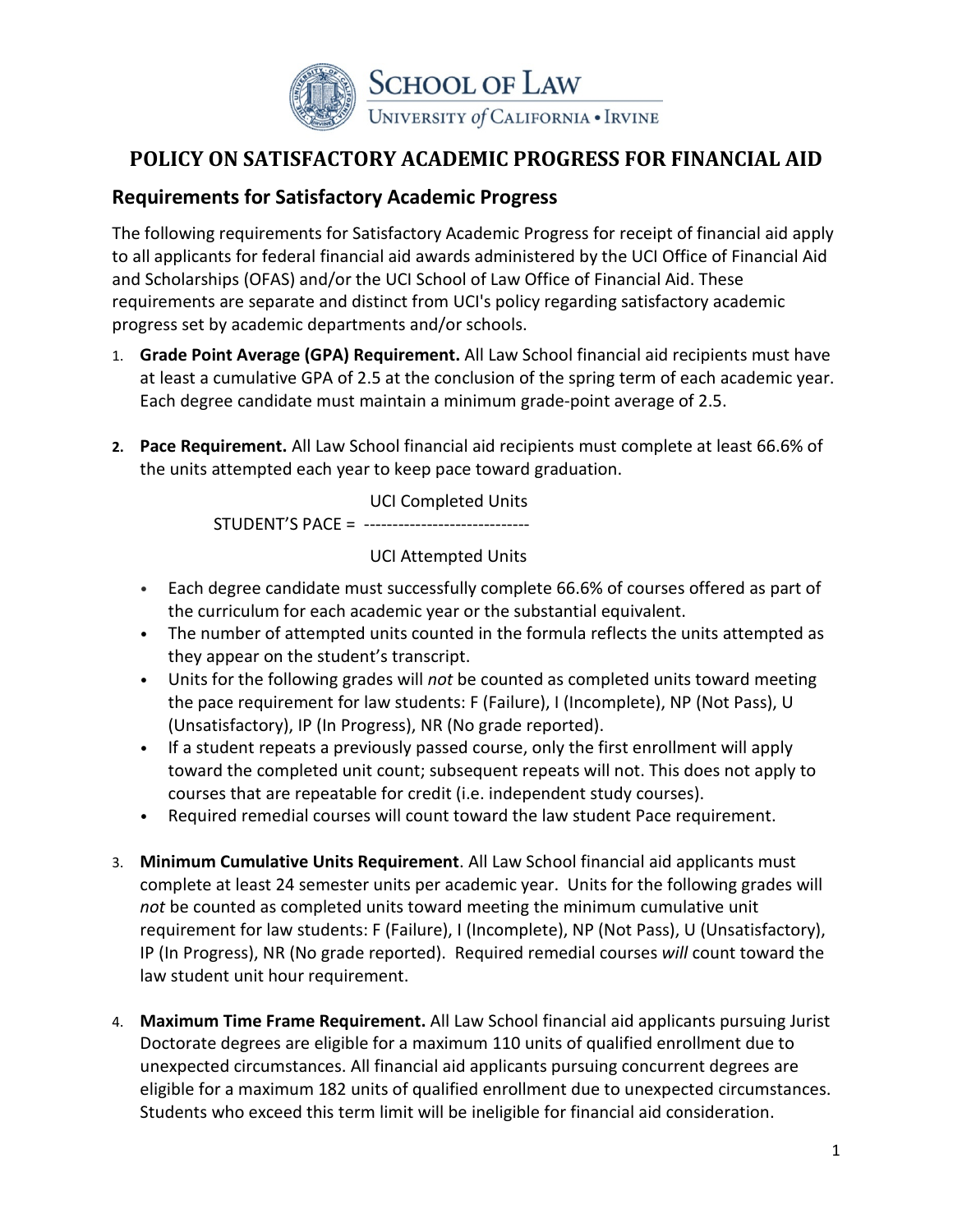- Terms in which the student withdraws are counted toward a student's maximum term limit.
- Terms in which the student did not receive aid are counted toward the maximum term limit.

# **Appeal Process for Satisfactory Academic Progress**

If a student fails to maintain satisfactory academic progress, the student will be ineligible for federal financial aid. Since SAP is monitored annually at the end of the spring term, the first term of ineligibility will typically be the following fall term.

Eligibility for continued financial aid will only be re-established if a) the student subsequently meets the Satisfactory Academic Progress requirements; or b) the student successfully appeals and aid is reinstated.

Law students who would like to appeal must submit a UCI SAP Appeal Form and a letter to the UCI School of Law Financial Aid Office. The appeal form is available in the School of Law Financial Aid Office.

Prior to submitting the appeal, students must seek assistance from the School of Law Assistant Dean of Student Services with the goal of establishing a realistic Academic Plan towards graduation that must be included as part of the appeal.

All appeals must state the reason(s) for failing to meet the SAP requirements. Students must demonstrate some type of extenuating circumstances during the term(s) in question which hindered academic performance (e.g., prolonged hospitalization, death or extreme sickness in the family, etc.). Supporting documentation of these extenuating circumstances should be submitted with the appeal form and letter.

Furthermore, students must submit, as part of the appeal, information regarding what has changed in their situation that would prevent a re-occurrence and would now allow them to reestablish the satisfactory academic requirements by the conclusion of the outlined time frame.

On the appeal form, students must propose an academic plan which details how they will make up their deficiencies:

- If deficient in units, the number of units required for each future term to eventually meet the minimum cumulative unit or pace requirements by the conclusion of the plan.
- If deficient in GPA, the minimum GPA required for each future term to eventually meet the minimum cumulative GPA requirement by the conclusion of the plan.
- If maximum number of terms of eligibility has been reached, the number of additional future terms required to complete degree requirements.

In all circumstances, students must report which future terms of enrollment will be required to complete any and all academic deficiencies.